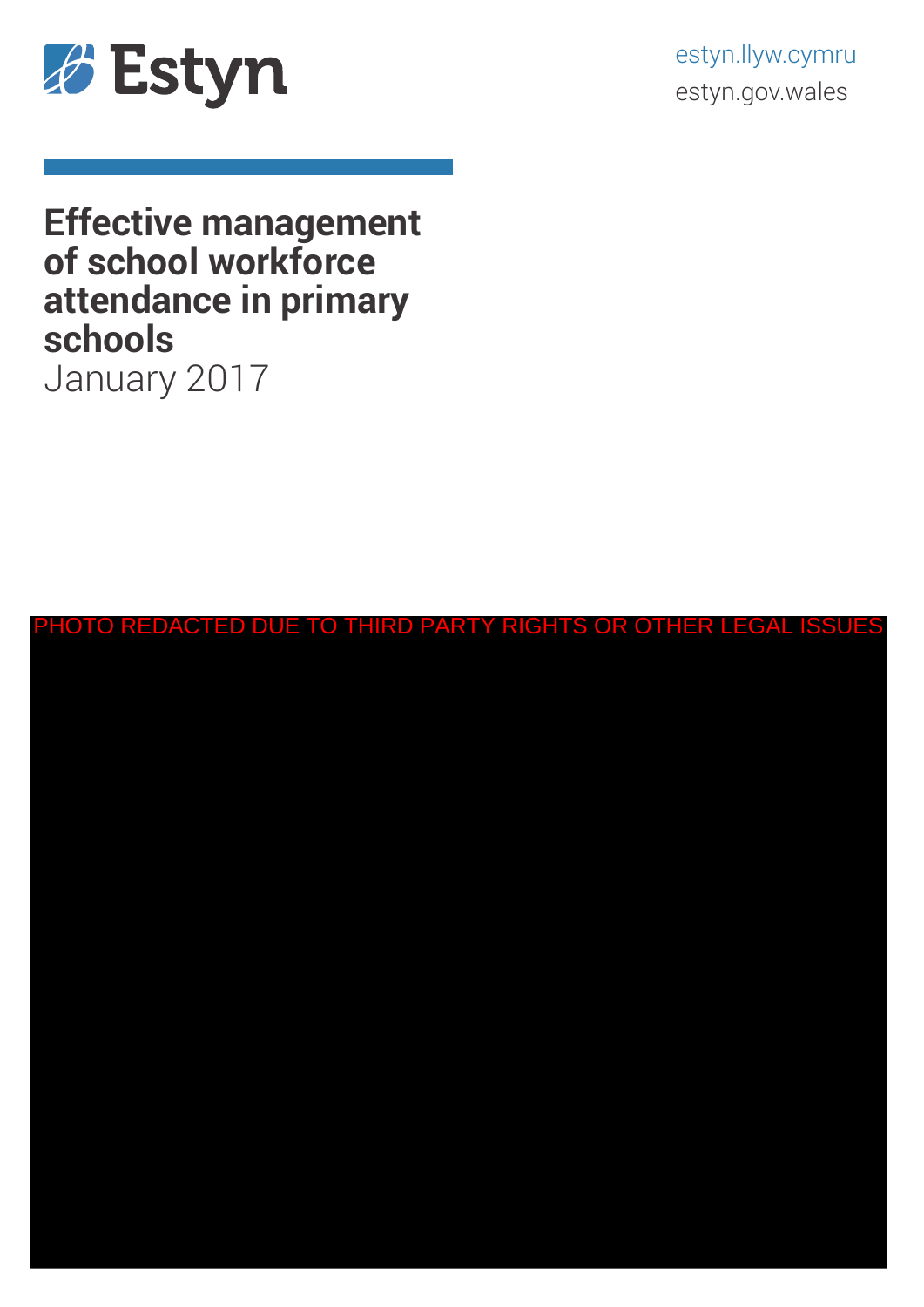**The purpose of Estyn is to inspect quality and standards in education and training in Wales. Estyn is responsible for inspecting:**

#### **nursery schools and settings that are maintained by, or receive funding from, local authorities;**

- $\overline{\phantom{a}}$  primary schools
- $\triangle$  secondary schools
- $\lambda$  special schools
- $\lambda$  pupil referral units
- $\triangle$  all-age schools
- $\overline{\phantom{a}}$  independent schools
- $\blacktriangle$  further education
- $\lambda$  independent specialist colleges
- $\triangle$  adult community learning
- $\lambda$  local authority education services for children and young people
- $\overline{\phantom{a}}$  teacher education and training
- Welsh for adults
- work-based learning
- $\blacktriangle$  learning in the justice sector

Estyn also:

- A provides advice on quality and standards in education and training in Wales to the National Assembly for Wales and others
- A makes public good practice based on inspection evidence

Every possible care has been taken to ensure that the information in this document is accurate at the time of going to press. Any enquiries or comments regarding this document/publication should be addressed to:

Publication Section Estyn Anchor Court Keen Road **Cardiff** CF24 5JW or by email to [publications@estyn.gov.wales](mailto:publications@estyn.gsi.gov.uk)

This and other Estyn publications are available on our website: [www.estyn.gov.wales](http://www.estyn.gov.uk/)

**© Crown Copyright 2017: This report may be re-used free of charge in any format or medium provided that it is re-used accurately and not used in a misleading context. The material must be acknowledged as Crown copyright and the title of the document/publication specified.**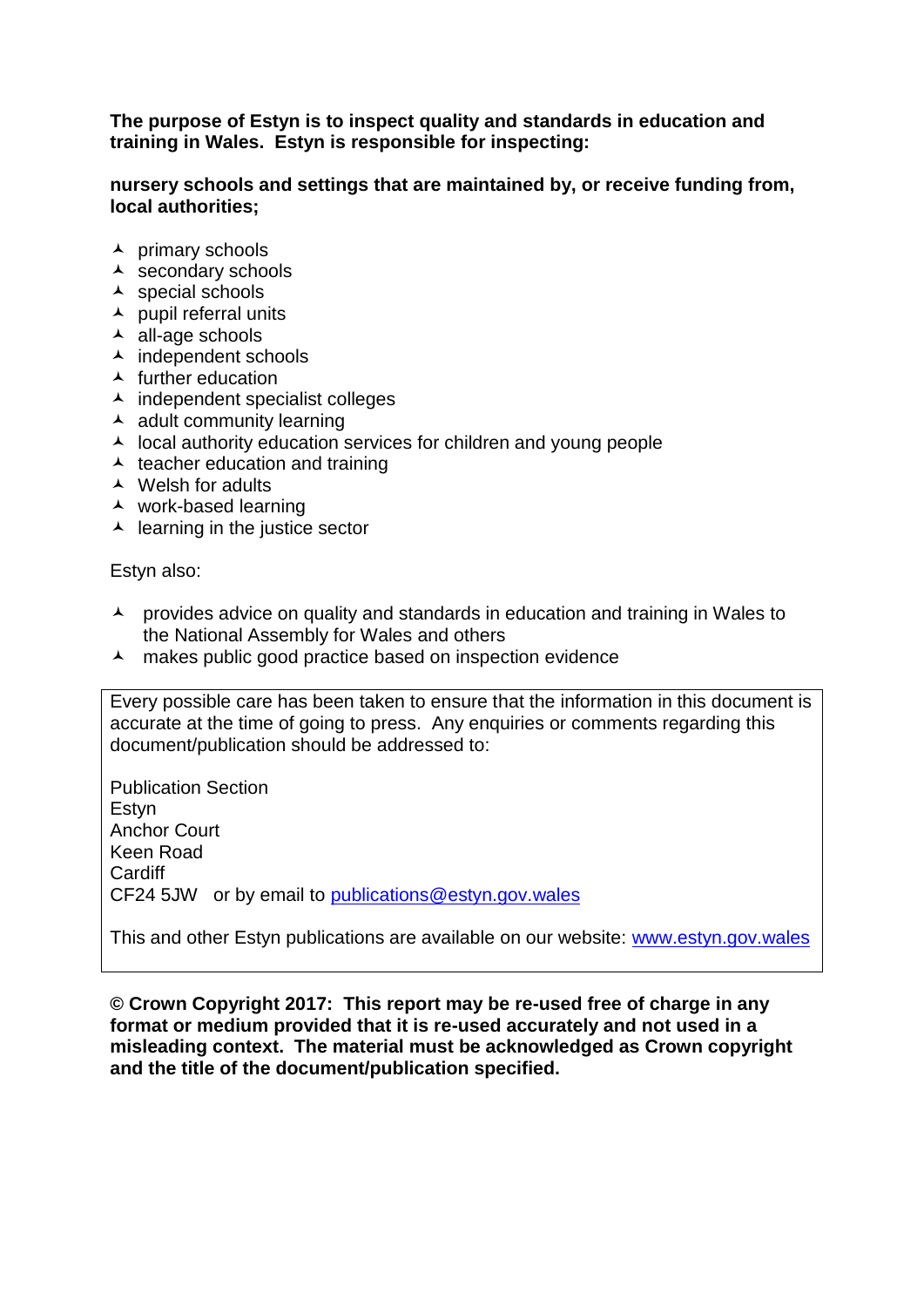| <b>Contents</b>                                                                                                                                                                                                      | Page               |
|----------------------------------------------------------------------------------------------------------------------------------------------------------------------------------------------------------------------|--------------------|
|                                                                                                                                                                                                                      |                    |
| <b>Introduction</b>                                                                                                                                                                                                  | 1                  |
| <b>Background</b>                                                                                                                                                                                                    | 1                  |
| <b>Main findings</b>                                                                                                                                                                                                 | 4                  |
| <b>Recommendations</b>                                                                                                                                                                                               | 6                  |
| Impact of the 'Effective management of school workforce attendance'<br>guidance                                                                                                                                      | 7                  |
| <b>Management of teacher attendance</b>                                                                                                                                                                              | 8                  |
| Monitoring and tracking teacher absence<br>Managing cover for absent teachers<br>Work undertaken by pupils when the class teacher is absent<br>Performance management and training opportunities for supply teachers | 8<br>9<br>11<br>11 |
| Management of headteacher attendance                                                                                                                                                                                 | 13                 |
| <b>Glossary</b>                                                                                                                                                                                                      | 15                 |
| <b>References</b>                                                                                                                                                                                                    | 16                 |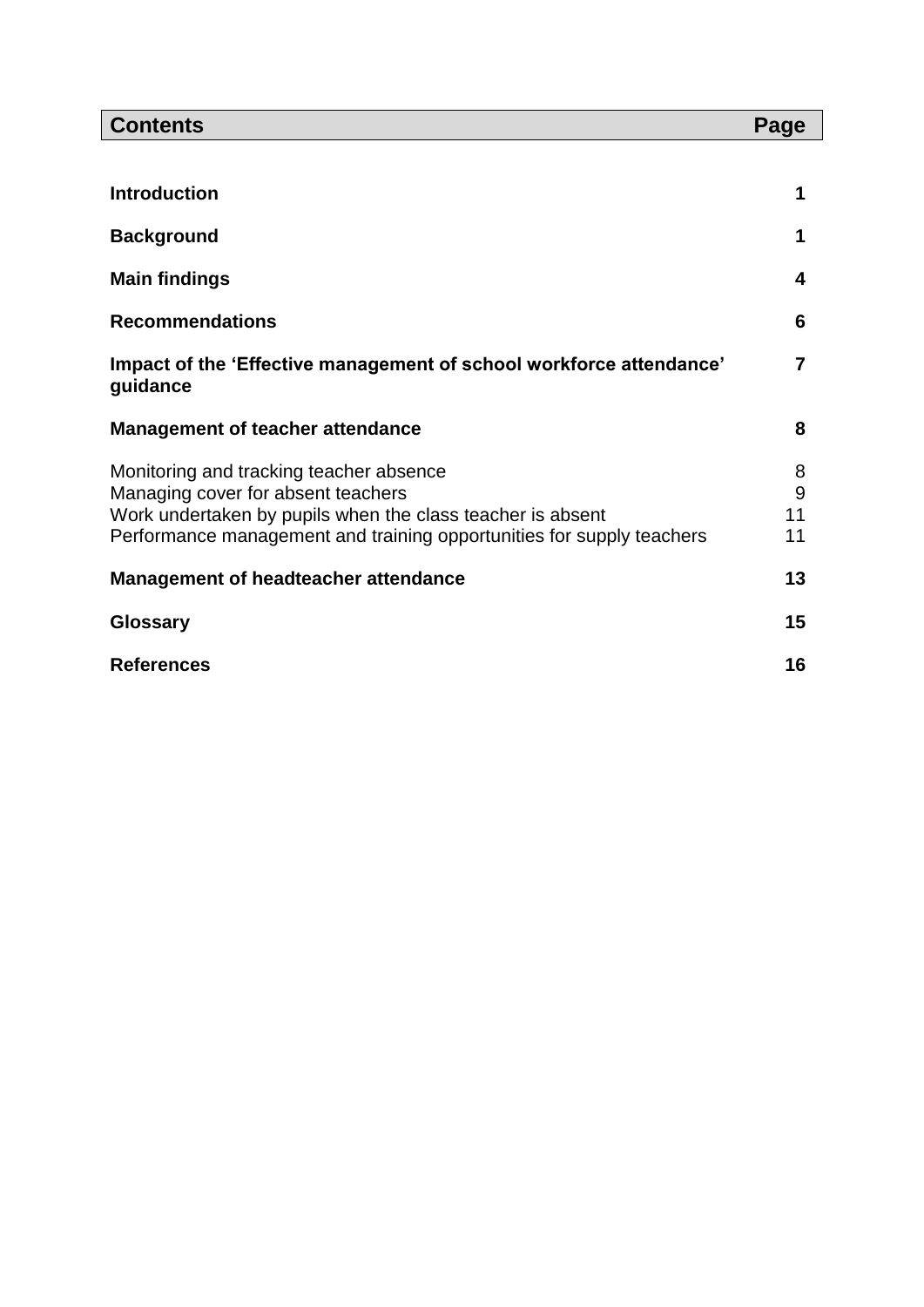# **Introduction**

This report is written in response to a request for advice from the Welsh Government in the Minister's annual remit letter to Estyn for 2015-2016. The report is intended for the Welsh Government, headteachers and governing bodies in primary schools, local authorities and regional consortia. It may also be of interest to those working with faith schools through diocesan authorities.

The report evaluates the impact of the Welsh Government guidance on the 'Effective management of school workforce attendance' in primary schools. It considers how well primary schools, local authorities and regional consortia have implemented the guidance and the effect that it has had on the management of teacher and headteacher absence.

The findings of the survey draws on evidence from inspection and from 60 responses<sup>1</sup> to questionnaires sent to a representative sample of primary school headteachers, governing bodies and local authority representatives. Inspectors also interviewed a sample of headteachers, local authority representatives, and two teaching supply cover agencies.

# **Background**

 $\overline{a}$ 

Under the Staffing of Maintained Schools (Wales) regulations 2006, schools across Wales are responsible for making decisions about how they organise, deploy and manage their workforce (National Assembly for Wales, 2006). An important aspect of this responsibility is how schools manage staff attendance and absence.

In response to a request for advice from the Welsh Government, Estyn published a report on '*The impact of teacher absence'* (Estyn, 2013)*.* The report concluded that:

- In primary and secondary schools, learners make less progress when the class teacher is absent, and learners' behaviour is often worse
- Teaching of supply staff is often ineffective, mainly because they do not know enough about the needs of the pupils, particularly in secondary schools
- A few schools, particularly Welsh-medium schools and those located in rural or economically deprived areas, have difficulty finding suitable supply teachers
- Supply staff do not have access to many professional development opportunities and often have to arrange their own training courses

In parallel with this work by Estyn, the Wales Audit Office (2013) published a report on 'Covering Teachers' Absence'. The report questioned to what extent learners, schools and the public purse are well served by arrangements to cover teacher absence. The key findings from the report are:

 Expenditure on supply cover is rising and learner progress is being affected by an increasing number of lessons being covered by staff other than the usual teacher

<sup>1</sup> 39 from headteachers, 8 from chairs of governors, and 13 from local authorities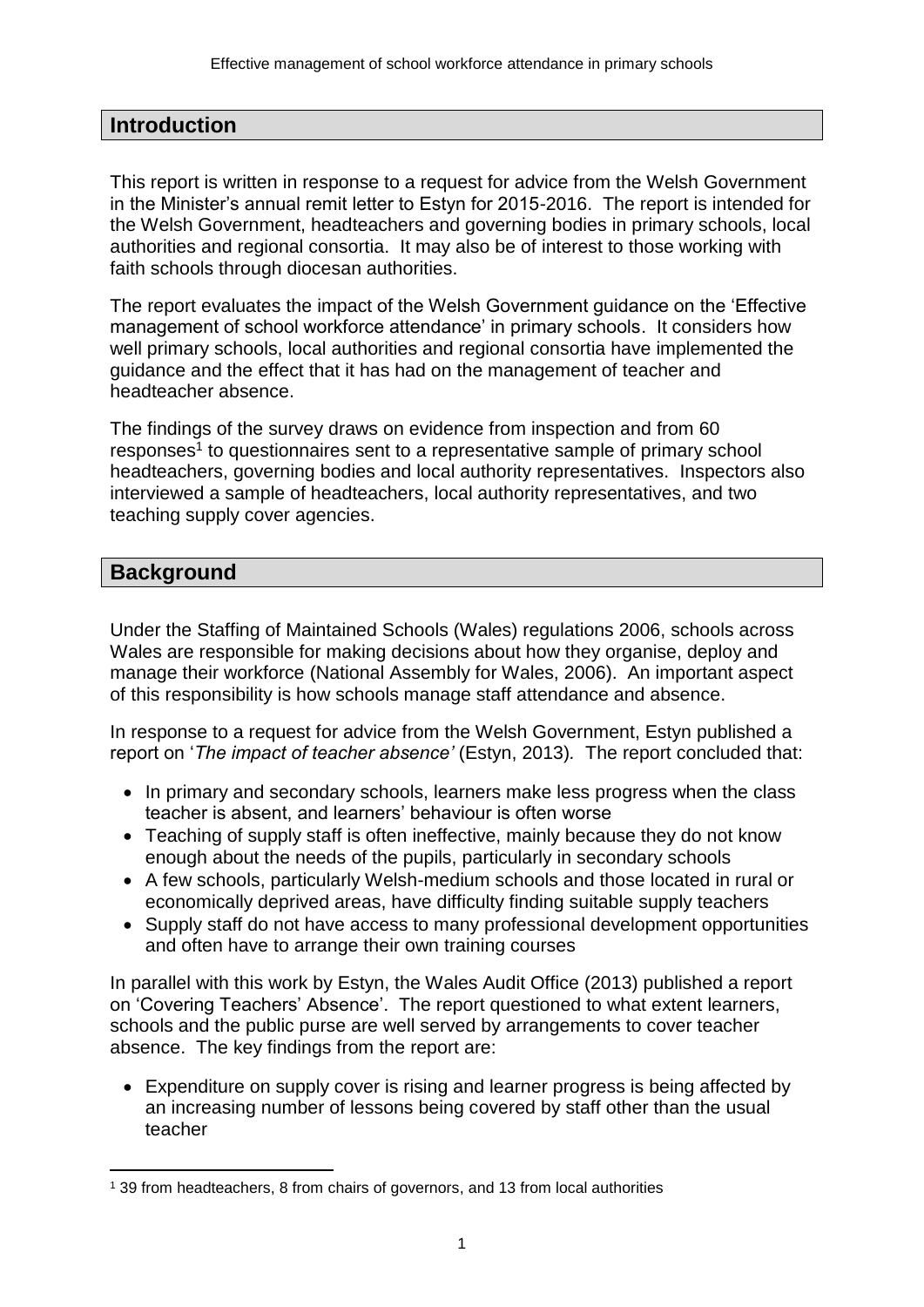- Schools do not manage cover arrangements well enough to ensure that all learners make good progress and are safeguarded
- Schools do not always manage resources spent on supply cover effectively

In response to these reports, the National Assembly for Wales Public Accounts Committee (2014) made a series of recommendations that the Welsh Government should:

- Capture and disseminates relevant and reliable data on teachers' absence from the classroom to enable more robust monitoring of occurrences of, and the reasons for, absence
- Conduct an evaluation of the effectiveness of training delivery; this evaluation should include the impact of different forms of training delivery on teacher absences from the classroom
- Amend regulations to make it a requirement for at least one member of each school's governing body to be designated to lead on HR matters
- Review the training provided to headteachers to ensure that there is a greater emphasis on managing classroom absences
- Work with representatives from WLGA, Supply Agencies and schools in developing the specification for the retendering of the Framework contract for school supply staff, to include a requirement for supply staff to have access to Continuing Professional Development

In July 2015, the Welsh Government published the guidance document, 'Effective management of school workforce attendance'. This document provides guidance on how schools can manage attendance and absence and ensure that they give priority to maintaining continuity of learning. The focus of the document is to assist headteachers, governing bodies, local authorities and regional consortia in establishing effective arrangements for managing classroom practitioner absence. The guidance explores effective cover for absence of classroom practitioners, roles and responsibilities in managing absence and ensuring appropriate cover arrangements are provided, managing performance, monitoring absence and safeguarding requirements.

In December 2015, the National Assembly of Wales, Children, Young People and Education Committee, published a report exploring the impact that supply teachers had on pupils. The key recommendations of this report include that the Welsh Government should:

- Start working on a new model for the employment of supply teachers
- Request a further thematic review by Estyn, at which time the effectiveness of the guidance can be assessed
- Undertake research immediately to establish whether there is an increased in the use of supply teachers in disadvantaged areas
- Work with schools to ensure that they develop targets for monitoring absence, as set out in the new guidance, that that are based both on the data they have collected and data from comparable schools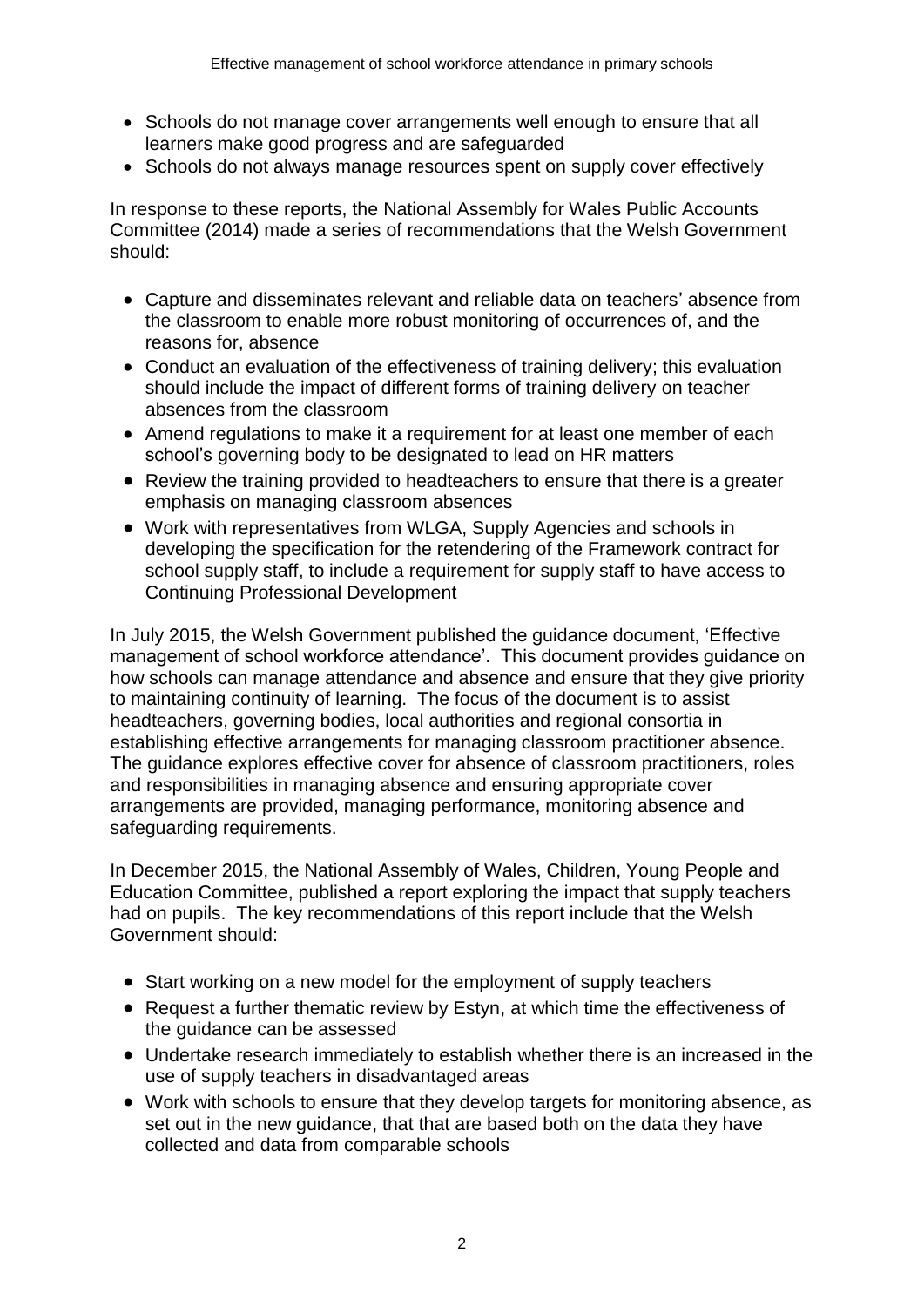- Consider urgently the implications for Newly Qualified Teachers (NQTs) who are used as supply teachers to enable them to fully demonstrate their attainment of professional teacher standards
- Provide clear direction to local authorities and regional consortia on their role in relation to the use of supply teachers
- Provide clarity on how New Deal and school development plans can be used positively to support the continuing professional development needs of supply teachers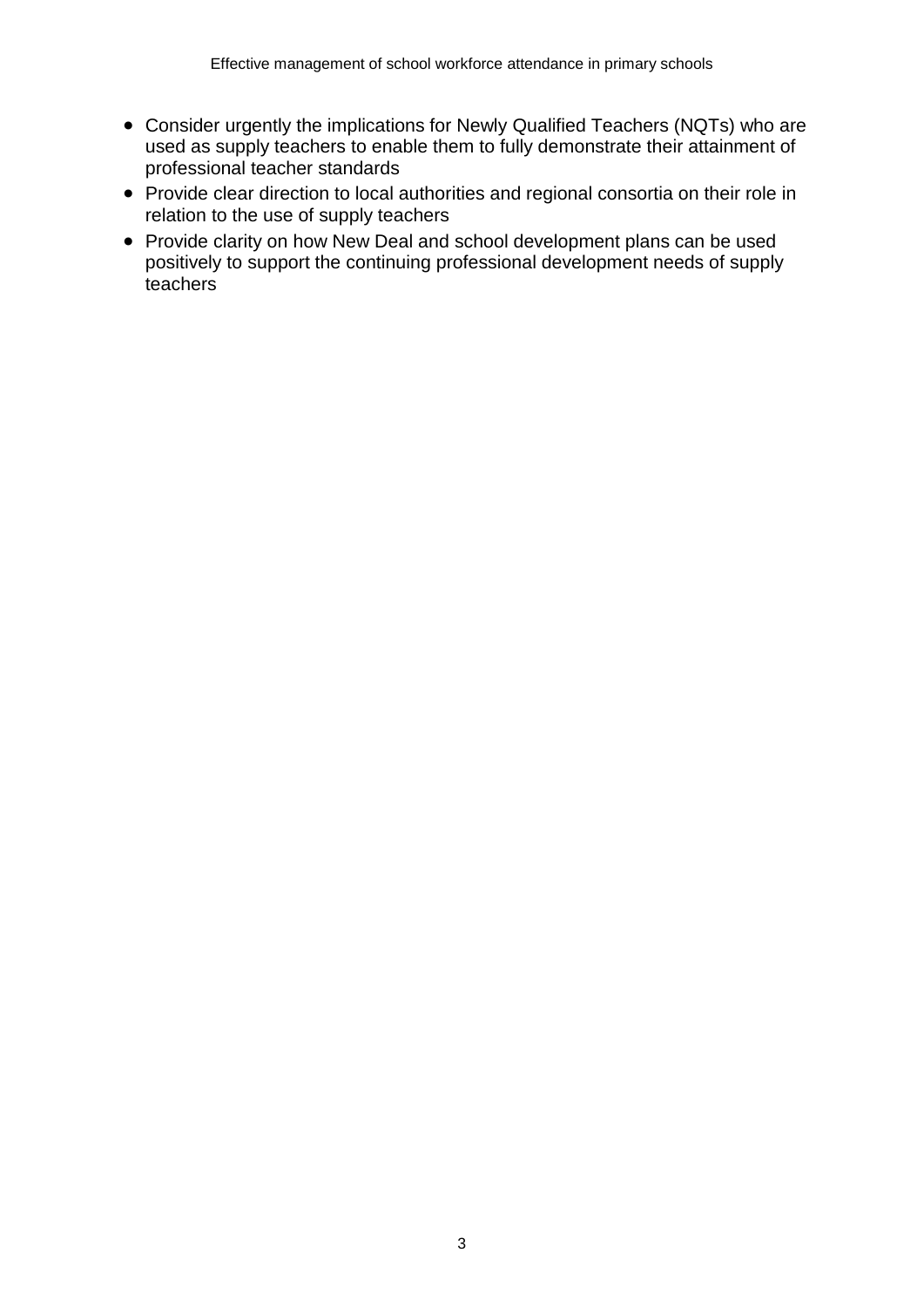# **Main findings**

#### **Management of teacher attendance**

- 1 The majority of the headteachers surveyed are aware of the Welsh Government's 'Effective Management of School Workforce Attendance' guidance, but only a minority have read and acted on the document's recommendations.
- 2 Nearly all schools have robust systems in place to track and monitor staff absence due to illness, in line with their management of attendance policy. However, very few schools or local authorities hold data on how often class teachers are absent from their class for reasons other than illness, for example for training or other school-based duties.
- 3 Around half of headteachers have received training within the last three years on managing staff attendance. However, around half of these do not fully understand or apply all aspects of their local authority's absence management procedures.
- 4 Many headteachers report on staff attendance to their school's governing body regularly, but only a very few schools include information on staff attendance in their school development plans or set targets for its improvement.
- 5 When arranging planned cover for class teachers, the main factors considered by school leaders are the quality of teaching, the quality of behaviour management, and whether the cover personnel are known to the school. When arranging unplanned cover, the main factors considered by school leaders are how quickly a person can arrive at the school and the cost.
- 6 Nearly all schools have experienced difficulty in arranging suitable cover for absent class teachers. For a minority of schools, this happens about half of the time and for a few schools this happens about three-quarters of the time. In Welsh-medium primary schools, schools are often restricted in the choice and quality of supply teachers available.
- 7 For planned absences, most teachers leave work and planning documents for the supply teacher. Only in around half of schools is the work at the same level as pupils would normally receive. For unplanned absences, in the majority of schools supply teachers use the classroom teacher's planning documents to provide some context for their lesson planning. However, when this planning information is not available, supply teachers plan their own work for the pupils without guidance. Often this means that they focus on keeping children busy, rather than building on what pupils already know and can do.
- 8 In most schools, teachers provide some kind of feedback on the performance of supply teachers to school leaders and supply agencies. However, very few schools feed back to the supply teacher themselves. Only a very few schools undertake any formal performance management of supply staff, unless they are employed at the school for a term or more.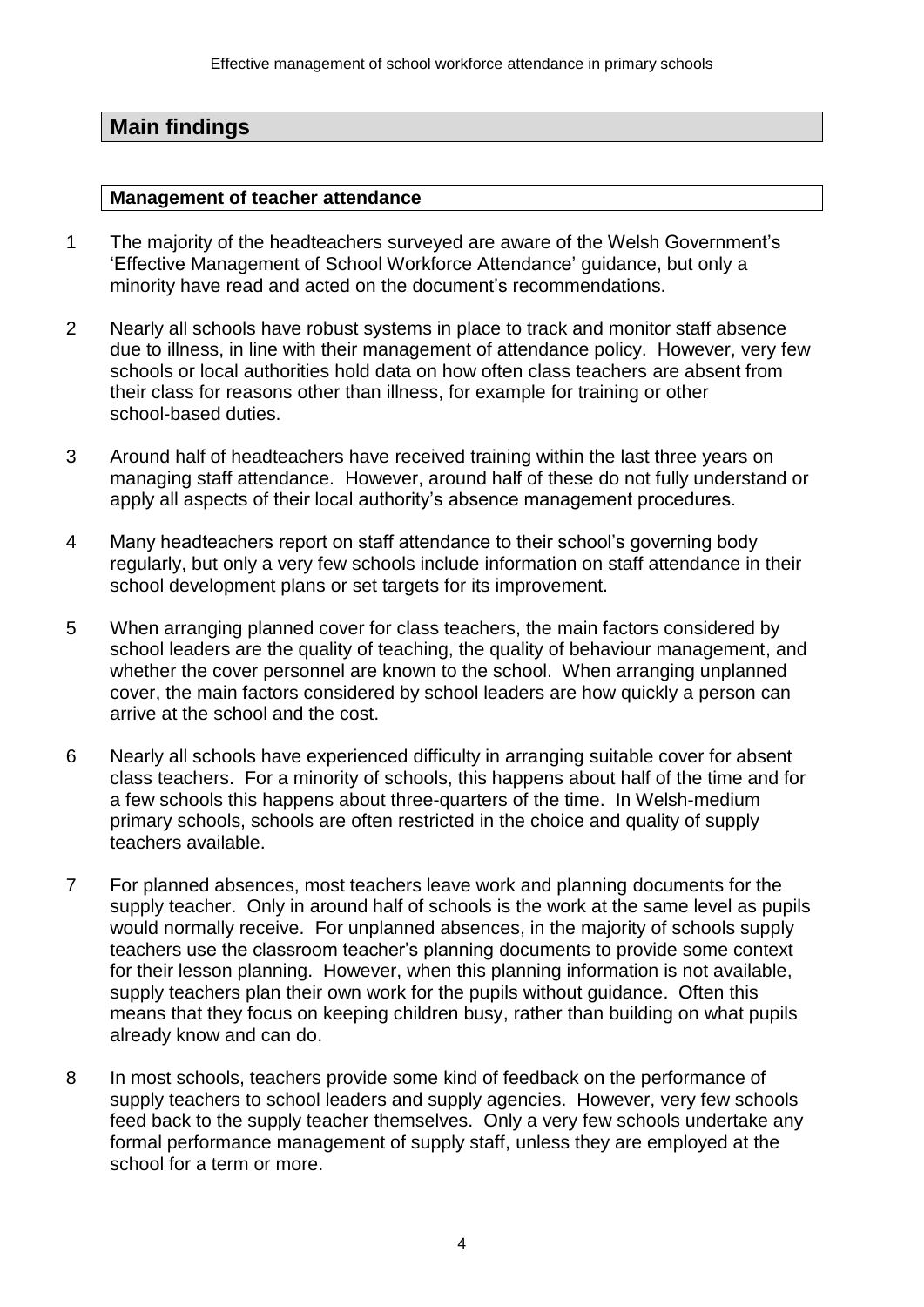#### **Management of headteacher attendance**

- 9 Although the Welsh Government 'Effective Management of School Workforce attendance' document provides schools with useful guidance on managing teacher absence, it does not provide schools, governing bodies or local authorities with guidance on managing headteacher absence. The majority of schools do not have a plan in place on how best to arrange to cover a headteacher's absence.
- 10 In nearly all schools, during a period of short-term headteacher absence, the deputy headteacher assumes the role of the headteacher. In nearly all schools, during a long-term absence of the headteacher, the local authority liaises with the chair of governors or full governing body to arrange suitable cover. This cover is also most often provided by the deputy headteacher. If the deputy headteacher is not the most appropriate person to lead the school when a headteacher is absent, local authorities use a variety of alternative cover solutions. In the best practice, local authorities keep a register of senior leaders from other local schools who could provide suitable leadership cover in these circumstances.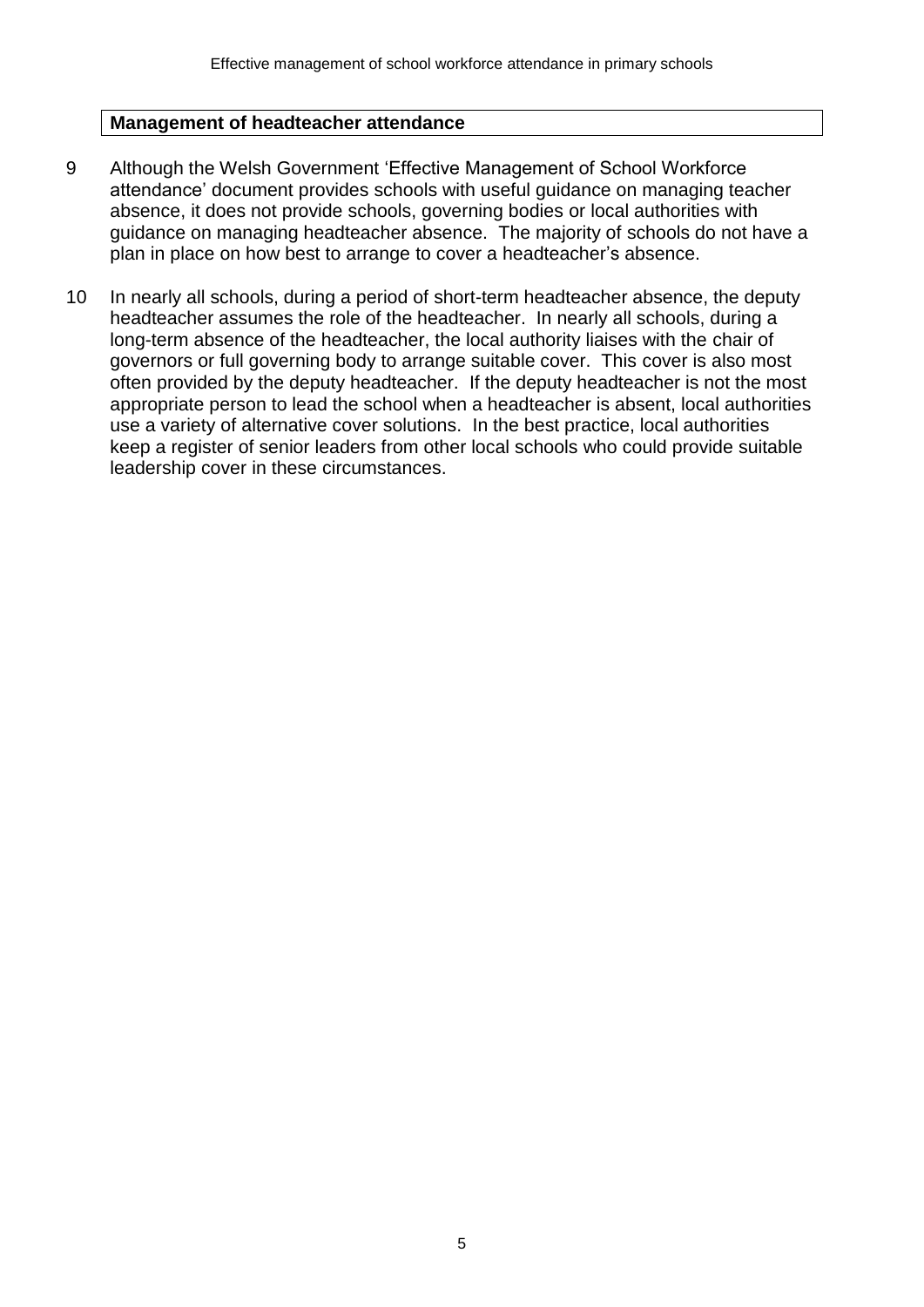# **Recommendations**

#### **The Welsh Government should:**

- R1 Promote the 'Effective Management of School Workforce attendance' document more widely
- R2 Provide schools and local authorities with guidance on monitoring, recording and evaluating the impact of staff absence due to activities other than illness, such as training, conferences and school-to-school support
- R3 Produce guidance on the effective management of headteacher absence
- R4 Ensure that the provision of supply cover in the Welsh-medium sector is addressed when reviewing the teacher workforce strategy

#### **Local authorities should:**

- R5 Ensure that training on managing workforce attendance is available for all headteachers and forms part of an induction package for all newly appointed headteachers
- R6 Provide schools with regular benchmarking data on staff attendance in line with Welsh Government guidance

## **Schools should:**

- R7 Monitor the work of supply teachers regularly and ensure that all pupils continue to make appropriate progress when their usual classroom teacher is absent
- R8 Provide supply teachers with feedback on their performance
- R9 Ensure that supply teachers can always access teacher planning documents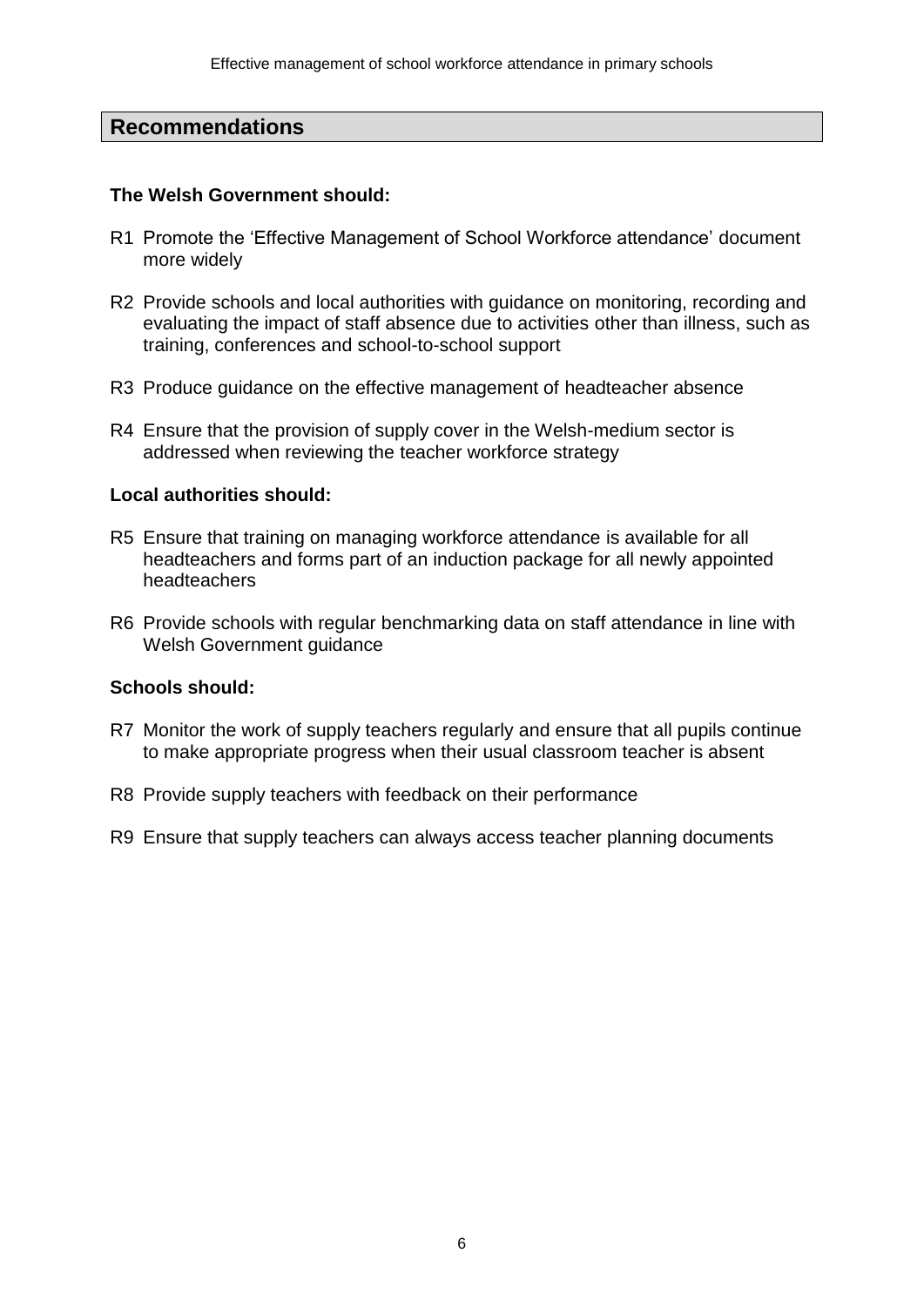# **Impact of the 'Effective management of school workforce attendance' guidance**

- 11 The majority of headteachers surveyed are aware of the Welsh Government's 'Effective management of schools workforce attendance' guidance document (Welsh Government, 2015). However, only a few headteachers have read it and acted on its recommendations.
- 12 In the few schools that have made changes following the publication of the document, leaders have:
	- raised staff awareness of the importance of regular attendance and the potential impact of their absence on pupils
	- improved procedures for recording and monitoring staff attendance
	- applied the school's policy on managing staff absence more consistently
	- updated relevant policies
	- included appropriate targets to improve workforce attendance in the school development plan
	- improved systems to manage the performance of supply staff

This has led to improved management of workforce attendance in many of these schools.

- 13 Only a minority of governing bodies surveyed are aware of the guidance. A few of these governing bodies have used the useful self-reflection questions in the annex to help them monitor their performance and procedures for managing staff absence.
- 14 Nearly all local authorities surveyed are aware of the document. A minority of these use the self-reflection questions in annex 1 as a starting point for discussion with school leaders on how the school manages staff absence. Only a very few local authorities have arranged workshops or briefings for headteachers on using the guidance, or have enhanced and improved support for schools in managing staff absence.
- 15 The document provides helpful guidance on how schools can manage attendance and the absence of classroom practitioners. However, it does not provide schools, governing bodies and local authorities with specific guidance on managing headteacher absence. This means that there is no guidance from the Welsh Government to make sure that all local authorities manage headteacher absence in a consistent and effective manner.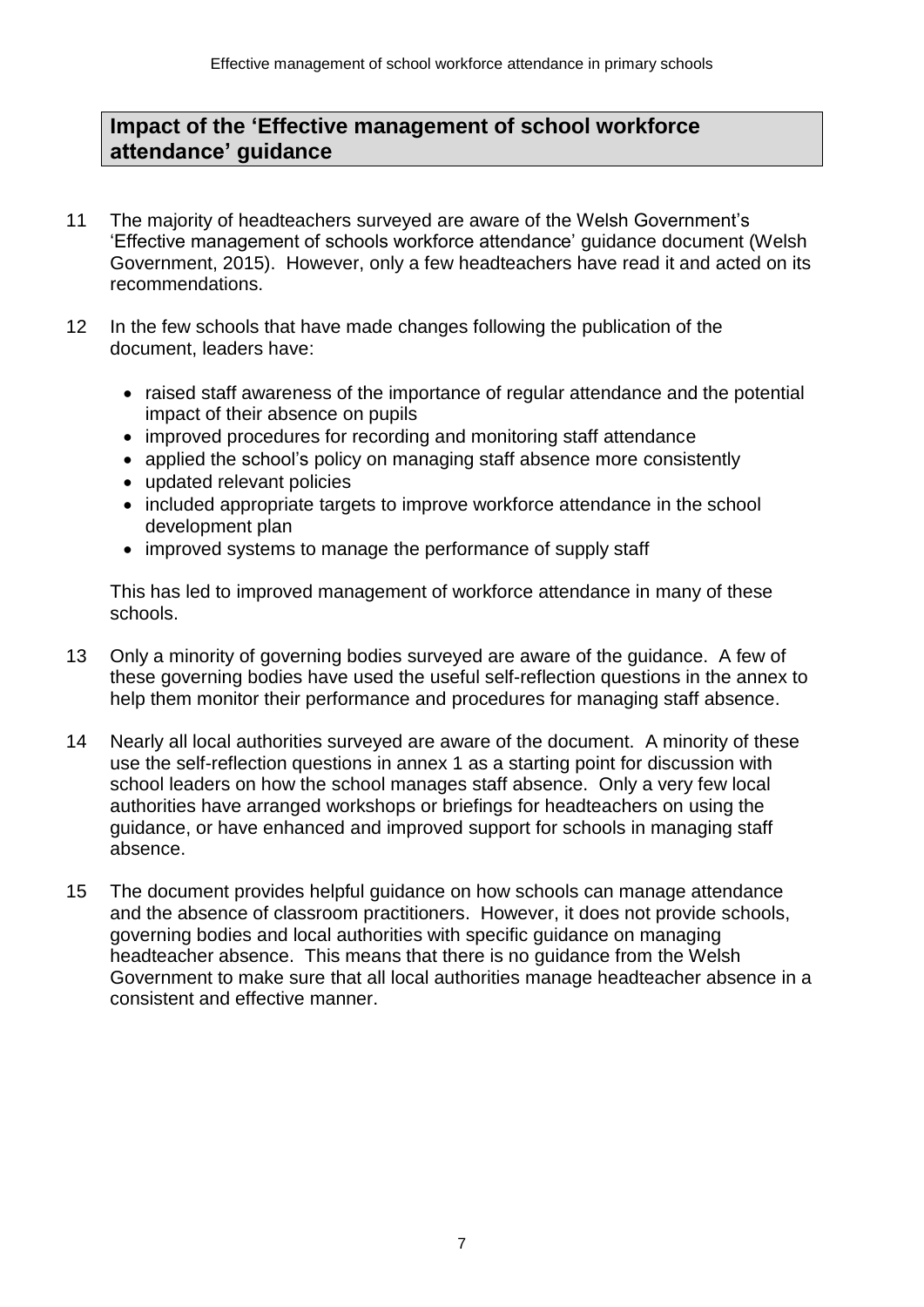# **Management of teacher attendance**

#### **Monitoring and tracking teacher absence**

- 16 Irrespective of their knowledge and use of the 'Effective management of school workforce attendance' guidance (Welsh Government, 2015), nearly all schools surveyed have robust systems in place to track and monitor when staff are absent from work, in line with their own management of attendance policy. They keep accurate records on absence from work due to sickness. They use a variety of approaches to monitor and report on staff absence including:
	- implementing a staff signing in and out procedure
	- monitoring individual staff attendance
	- acting upon absence trigger points
	- logging data on the local authority's electronic systems
	- completing monthly absence reports for the local authority
	- analysing data received from the local authority to compare absence rates and patterns
- 17 However, very few schools record information on how often class teachers are absent from their class for other reasons, for example for training, school-based duties or involvement in local and national initiatives. As a result, there is no data available to analyse how often pupils are taught by a person other than their class teacher.
- 18 Nearly all schools hold 'return to work' interviews after a member of staff has been absent from school due to illness. These meetings enable school leaders to understand the reasons behind the absence and help schools manage workforce attendance better.
- 19 Very few schools include information on staff attendance or set targets for improvement in their school development plan in line with the Welsh Government School Development Plan Guidance (Welsh Government, 2014). Most schools have yet to implement this guidance.
- 20 Many headteachers report on staff absence due to illness in their termly report for governors. A minority of local authorities provide schools with a template for this purpose to help headteachers present staff absence data clearly and identify trends.
- 21 Many governing bodies monitor the use and cost of supply teachers as a result of staff absence due to illness. However, very few consider the impact of staff absence overall on standards and provision.
- 22 Around half of headteachers have received training on managing staff attendance from their local authority during the last three years. In the best practice, local authorities include training on managing workforce attendance as part of the induction package for newly appointed headteachers. As a result, in these local authorities, all headteachers are aware of processes and expectations in managing staff absence.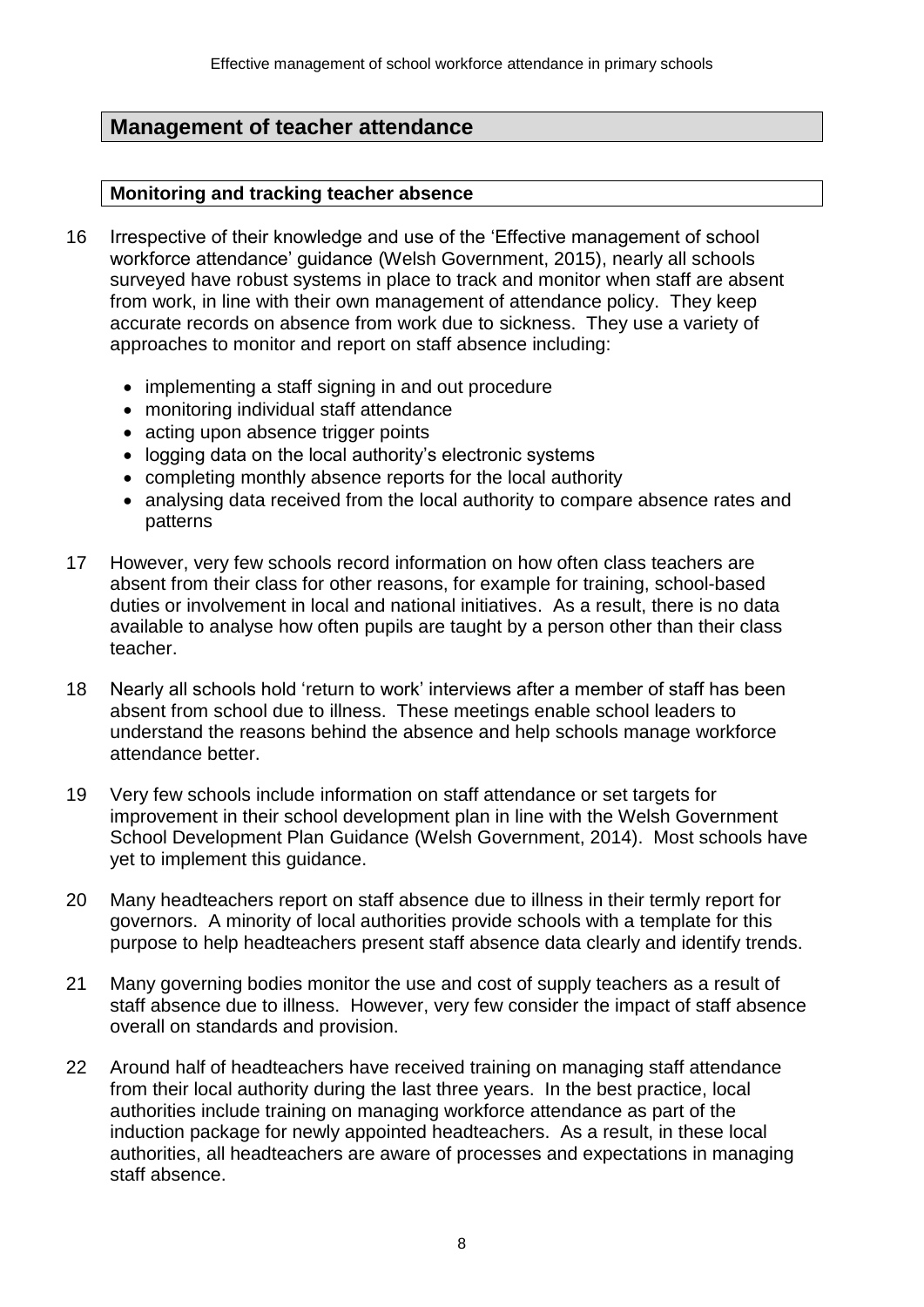- 23 Nearly all local authorities collect data from schools on staff absence due to sickness or ill health, normally using electronic systems. Many schools send details of 'return to work' interviews to their local authorities. However, very few collect data from schools on the amount of time class teachers are away from their class for other reasons. Only a few local authorities provide schools with any benchmarking data on attendance to assist school leaders in managing and comparing their own staff attendance rates.
- 24 Local authorities with best practice use a variety of methods to monitor the attendance of school staff including:
	- ensuring that, if adopted by the governing body, schools comply with the local authority policy on managing staff attendance
	- issuing regular updates to schools on the effective management of staff
	- the use of a variety of electronic recording systems to help schools complete regular returns on attendance, which are recorded centrally
	- regular analysis of school attendance tracking reports
	- issuing quarterly reports to schools on days lost per employee and trends in absences; discussions on the data take place at headteacher consultation group meetings and the education service senior management team meetings

#### **Managing cover for absent teachers**

- 25 School leaders take good account of factors such as the quality of teaching and behaviour management when arranging cover for planned absences. However, when making arrangements to cover unplanned absence, leaders give greater weight to factors such as how quickly supply staff can arrive at the school and the cost.
- 26 For planned and unplanned absences of up to a week, the most common forms of cover used to teach a class are:
	- $\bullet$  the use of internal support staff and cover supervisors  $^2$
	- employing teachers through a teaching agency
	- employing supply teachers known to the school directly
- 27 For planned and unplanned absence of over a week, the most common form of cover is the use of teachers employed through a teaching agency.
- 28 Other forms of cover used less regularly, particularly for short-term absence, include:
	- the use of teachers who do not have a class responsibility (including the headteacher)
	- arranging for teachers employed at the school on a part-time basis to work additional hours
	- distributing pupils to other classes

 $\overline{a}$ 2 In line with Education Workforce Council (2016)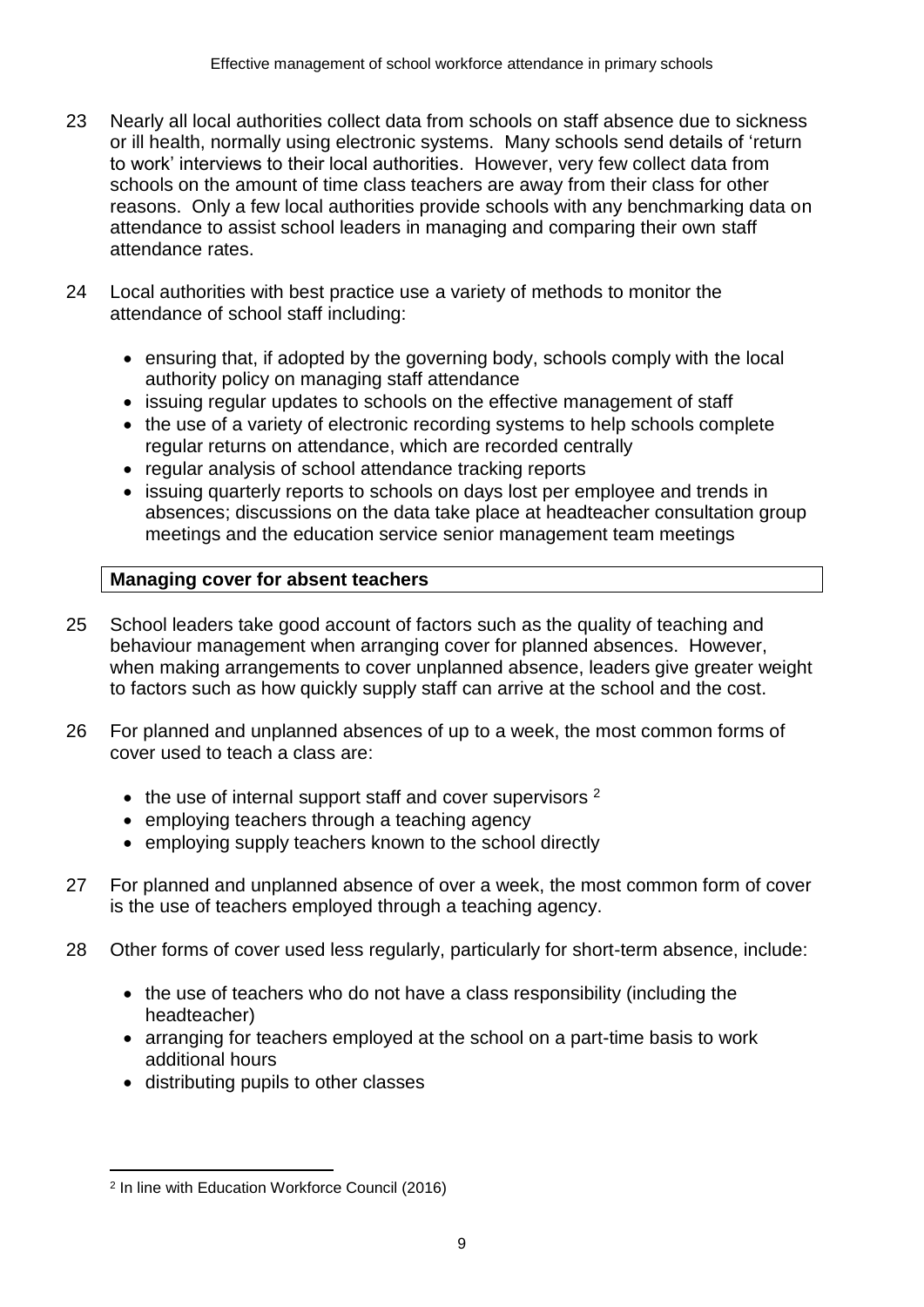29 A few headteachers are concerned about the affordability of supply cover. In these cases, headteachers often select the cheapest option available when arranging supply cover.

### **Difficulties in obtaining supply teachers**

- 30 Nearly all schools experience some degree of difficulty when arranging suitable cover for absent class teachers. In a few local authority areas, this difficulty is due to a shortage of staff with the right skills and experience, particularly during periods of high demand. In a very few cases, headteachers choose not to use available agency supply teachers because of previous concerns about the quality of their work.
- 31 Often, Welsh-medium primary schools find it difficult to find suitable supply teachers. This is due to a shortage in the number of Welsh-speaking supply teachers. This means that these schools occasionally compromise quality in order to use staff with Welsh-language skills. Very occasionally, the Welsh-language skills of supply staff deployed are not of a high enough standard to work in a Welsh-medium school.
- 32 Many local authorities consider the impact on schools when co-ordinating training events across the year. In the best practice, local authorities help schools to mitigate the impact of staff absence due to training by:
	- spacing events carefully throughout the school year
	- liaising with headteachers to select dates for events that cause the least disruption to schools
	- giving schools ample notice of important training events to assist in organising staff cover

#### **The use of teaching agencies solely to provide supply cover**

- 33 The majority of schools are aware that the National Procurement Service has awarded the contract for the provision of agency workers in schools to a preferred teaching agency. However, a few schools are unsure whether they must use this agency to meet their supply teacher requirements. Welsh Government guidance indicates that there is no compulsion to do so.
- 34 A few local authorities require schools to arrange all supply cover through teaching agencies. This is impacting negatively on headteachers' ability to find suitable cover. For example, existing part-time school staff cannot be deployed to provide additional cover, which provides continuity of supply cover, without registering with an appropriate teaching agency.

#### **Safeguarding arrangements**

35 Many schools require all new supply teachers, employed directly by the school or through an agency, to provide a copy of their DBS certificate before commencing work at the school. However, in a few schools, leaders do not ensure that these checks are routinely undertaken.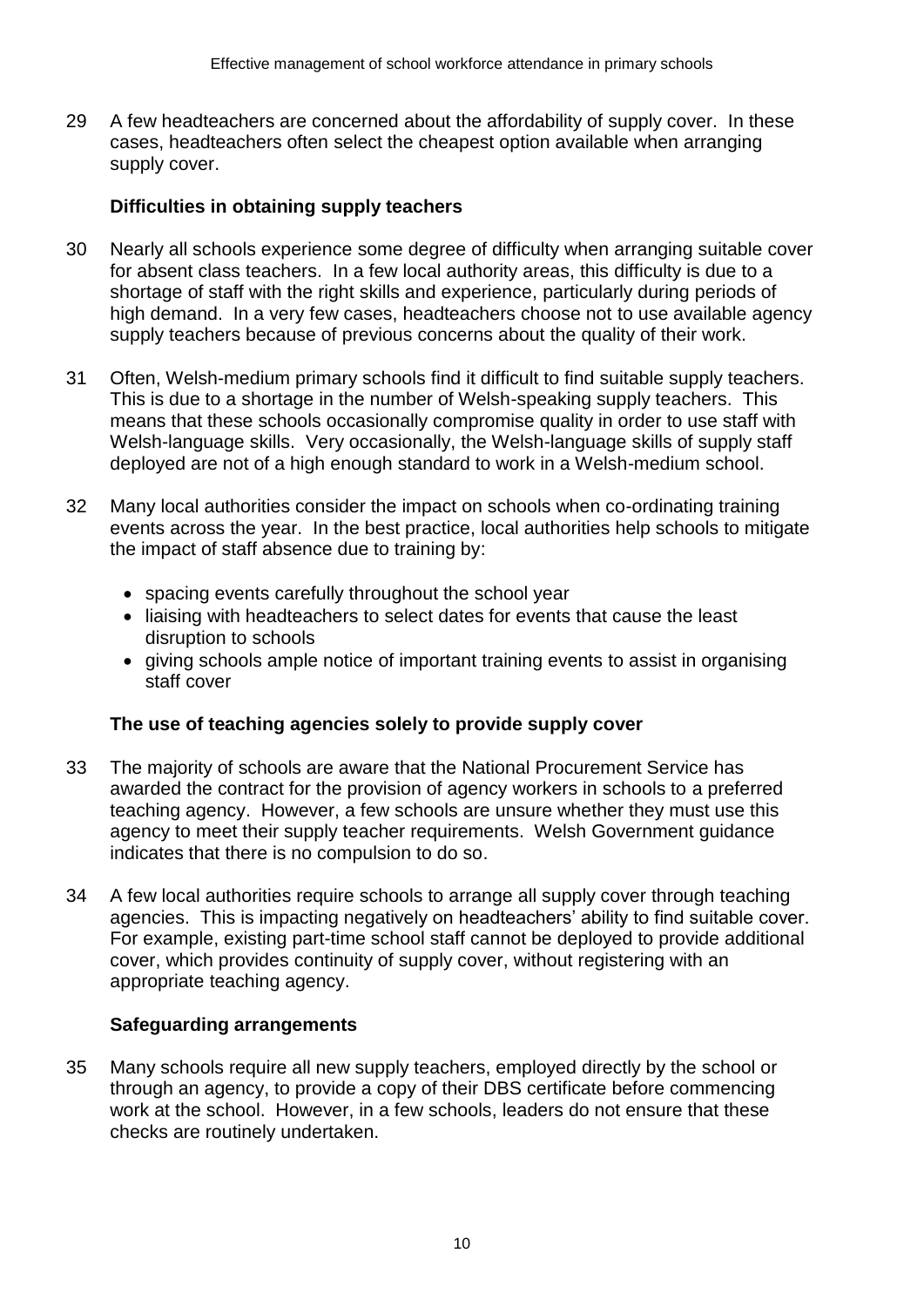36 Too many schools do not provide new supply teachers with important information about the school's safeguarding policies and procedures. While many schools give a verbal briefing on safeguarding, only a majority of schools ensure that supply staff have read and understand the school's safeguarding policy and procedures. In many schools, new supply staff are given a verbal briefing on the school's safeguarding procedures and are required to read the school's policy.

#### **Work undertaken by pupils when the class teacher is absent**

#### **Planned absences**

- 37 For planned absences, most teachers provide supply teachers with appropriate work for pupils to complete. In around half of schools, the work is at the same level as the pupils would normally receive. However, in other schools, the teacher leaves work that may be at a lower level than usual and pupils do not make the progress that they are capable of.
- 38 In most schools, supply teachers follow the school's policy when marking pupils' work. In many schools, supply teachers leave the class teacher a helpful note setting out what work the pupils have completed and provide an overview of any issues that might have occurred during their time with the class.

#### **Unplanned absence**

39 In the majority of schools, supply teachers are able to use the class teacher's planning to gain some context for their lessons. When planning information is not available, supply teachers provide their own work for the pupils without guidance. Often this means that they focus on keeping children busy rather than building on what pupils already know and can do.

#### **Performance management and training opportunities for supply teachers**

## **Managing the performance of supply teachers**

- 40 In most schools, teachers provide oral feedback to the headteacher or a member of the school's administration team on the performance of supply teachers. Only a very few schools keep a written record of feedback on the performance of supply staff.
- 41 Very few schools provide supply teachers with feedback during their time at the school, particularly when they are only there for a day. Any evaluation of the supply teacher's work is usually gathered at the end of the school day or when the usual classroom teacher has returned to work.
- 42 When a supply teacher is employed through a teaching agency, most schools provide the agency with feedback on the teacher's performance. It is common practice for supply agencies to share this information with individual teachers, especially when feedback has been particularly favourable or poor. The agency does not usually deploy teachers to schools providing poor feedback again, unless this is the only option available. In these cases, the agency checks with the school before allocating the teacher to them.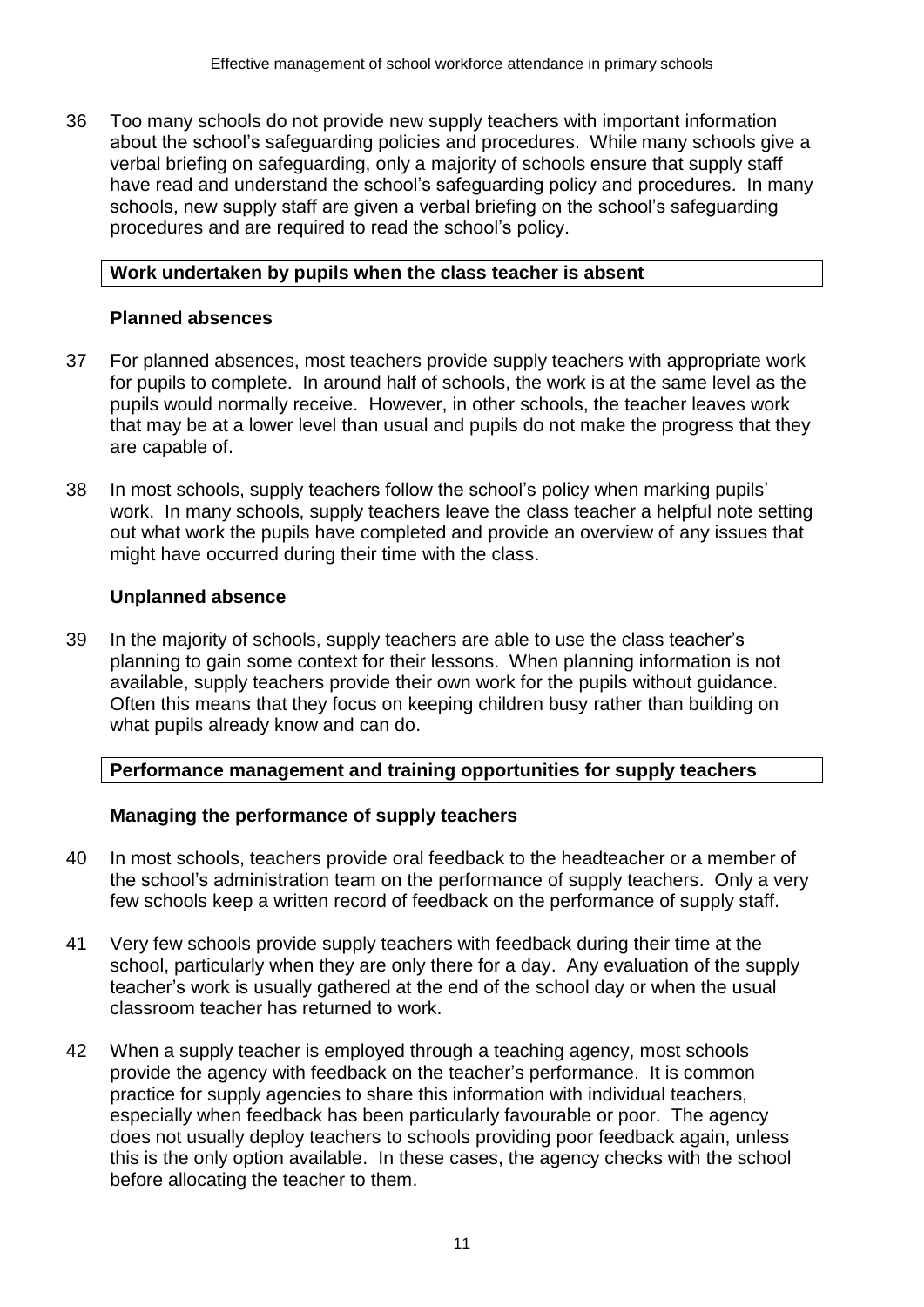- 43 In the best practice, teaching agencies develop and maintain a close working relationship with the schools that they serve. They arrange regular visits to schools by an account manager to discuss the performance of individual supply teachers and any particular supply needs that the school may have. One teaching agency also reported that they meet regularly with the local headteacher steering group to discuss generic issues and to obtain general feedback on the agency's performance. In the best practice, teaching agencies match the skills of their supply teachers closely with the needs of different types of schools. However, on days when there is a particularly high demand for supply teachers or when schools make requests at short notice, they cannot always achieve this match.
- 44 In a few schools, leaders make supply teachers employed on a long-term basis aware of the school's priorities. Leaders undertake formal lesson observations of their teaching and scrutinise pupils' work from their lessons. Leaders set these supply teachers individual targets for improvement in line with the school's performance management policy and procedures, and support them to improve their teaching.

#### **Professional Development arrangements for supply teachers**

45 The School Development Plan guidance (Welsh Government, 2014, p. 12) states that:

> 'The school's School Development Plan must contain details of the school's provision for addressing the professional development needs of all staff, including leadership development, in relation to achieving the school improvement priorities. These provisions also include staff temporarily placed at the school which will include short- and long-term supply teachers. Schools' provision for supporting the professional development of these practitioners will naturally reflect the nature of their tenure and deployment.'

- 46 Most schools invite supply staff to attend school-based training sessions when they are working in school, even if they are only deployed to the school for a short period of time. Many schools encourage supply teachers to attend whole-school training days on a voluntary basis, but only pay staff to attend when they are working at the school on a long-term basis. Only a few local authorities organise training courses specifically for supply teachers. Examples of this training include those on safeguarding and on behaviour management.
- 47 Many schools use newly qualified teachers as supply teachers. If schools employ newly qualified teachers to cover a short-term absence, their professional development needs and additional entitlement are not usually addressed by the school. In most cases, supply teachers working at schools for a term or more have access to statutory induction entitlement, including additional non-contact time, training and a school-based mentor. In addition, teaching agencies play an important role in supporting newly qualified teachers employed by them and in ensuring that they receive their entitlement. However, a few schools have concerns over the quality of this support and guidance.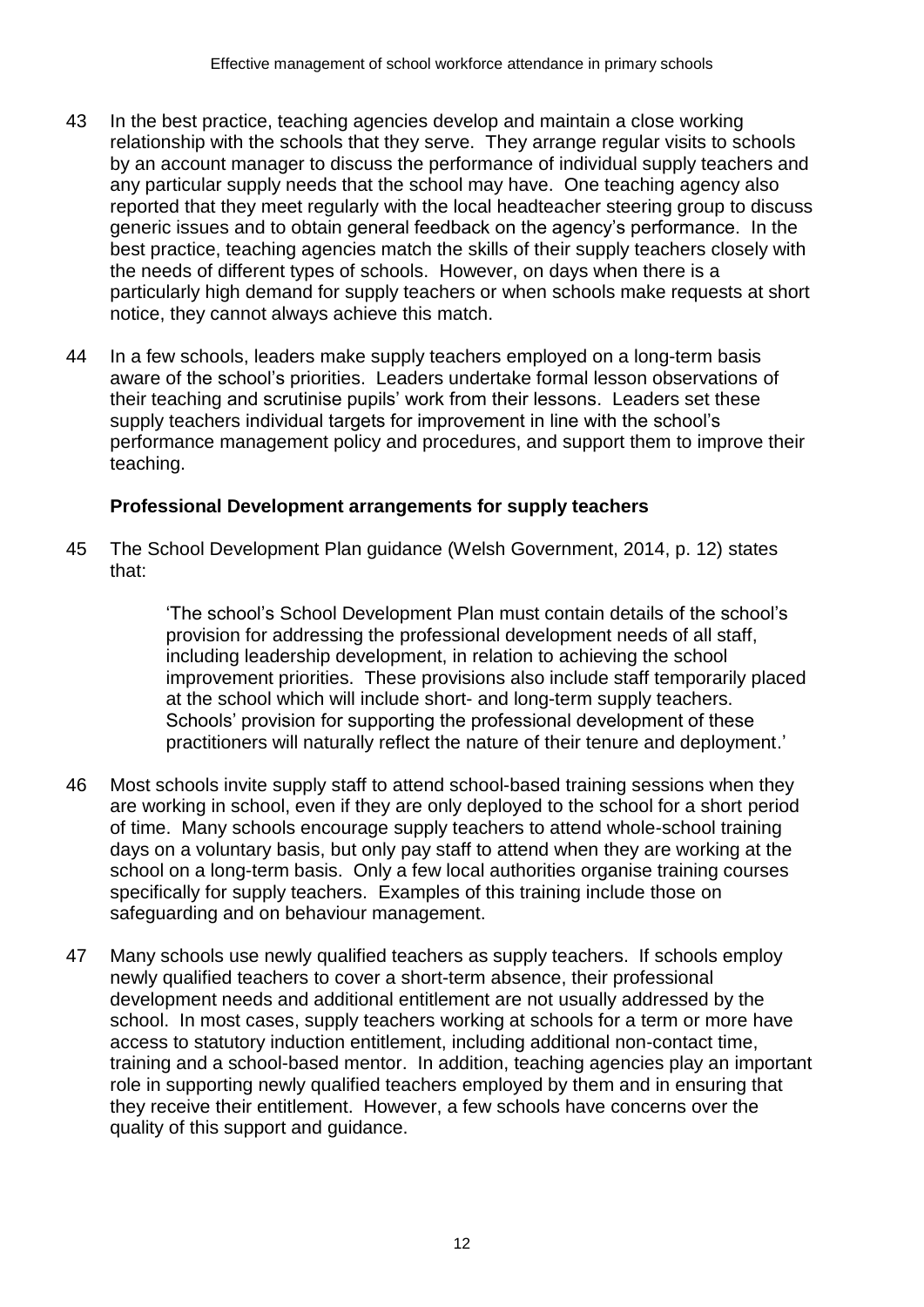48 Most teaching agencies offer a range of generic training courses for supply teachers employed by them. These courses include safeguarding, first aid, behaviour management and training based on commercial schemes for literacy and numeracy. Teaching agencies do not usually pay for supply staff to attend school training days.

# **Management of headteacher attendance**

- 49 Only around half of schools have a specific policy for managing the absence of the headteacher. Where such contingency plans exist, the transfer of responsibilities to an acting headteacher when the headteacher is absent is more likely to be smooth. Other schools do not have a contingency plan in place, but in most cases schools, governing bodies and local authorities work together to make arrangements to cover the headteacher's absence. However, these arrangements are a result of crisis management, rather than of a predetermined plan.
- 50 For short-term absence, the deputy headteacher assumes the role of the headteacher in nearly all cases. For longer-term headteacher absences, the local authority liaises with the chair of governors or full governing body to make arrangements to cover the absence. In most cases, the deputy headteacher again assumes responsibility and is supported by local authority or regional consortia officers.
- 51 Local authorities play an important role in managing long-term headteacher absence. The local authority assists schools in securing effective leadership arrangements when the deputy headteacher is not in a position to lead the school. In most cases, meetings take place between local authority representatives and members of the school's governing body to decide on the best arrangements for the school.
- 52 In most cases, a local authority representative provides the school's governing body with a range of cover options. These often include:
	- a secondment of a headteacher or deputy headteacher from another successful school
	- the appointment of an executive headteacher with shared responsibility for more than one school
	- an executive headteacher appointed, but with the additional appointment of a senior leader to be 'head of school' responsible for the day-to-day running of the school
	- the appointment of a recently retired headteacher on a short-term contract
- 53 In the best practice, the local authority maintains close contact with the chair of governors and interim headteacher throughout any interim arrangements. Many local authorities also provide an induction programme as well as regular support for the interim headteacher. In a few instances, this includes the support and guidance of a mentor, who is usually an experienced headteacher, to support and guide them.
- 54 A minority of local authorities write to schools to ask whether they have senior members of staff who would benefit from a development opportunity. This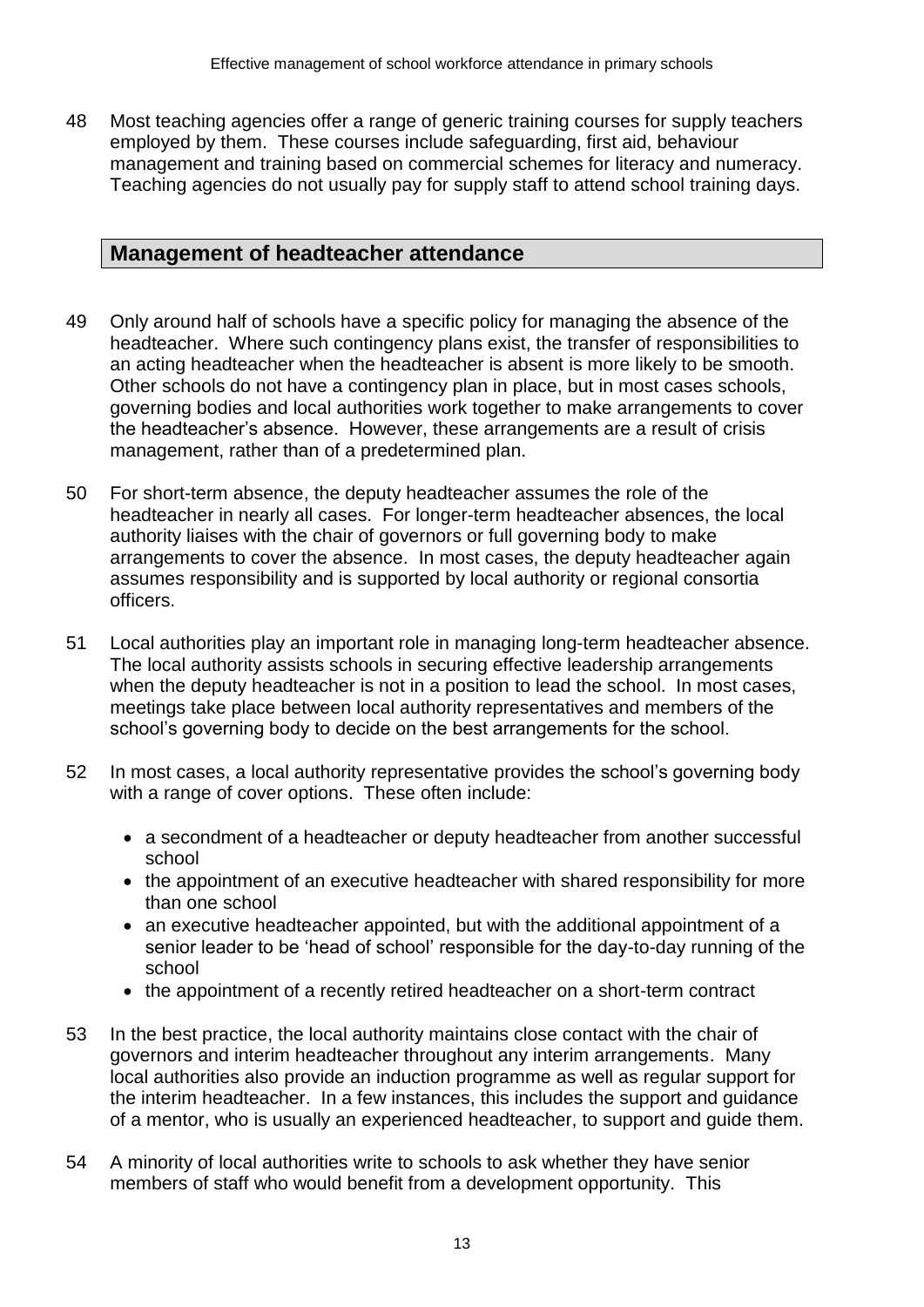information is recorded and is used when the authority is seeking suitable cover for absent headteachers. These volunteers are often teachers who have shown an interest in completing the National Professional Qualification for Headship (NPQH). However, there is too much variation across Wales in the amount of support that local authorities give to successful acting headteachers to assist them in securing a place on the NPQH assessment programme. As a result, there are too many acting headteachers who cannot be appointed to the position permanently as they do not hold the NPQH qualification.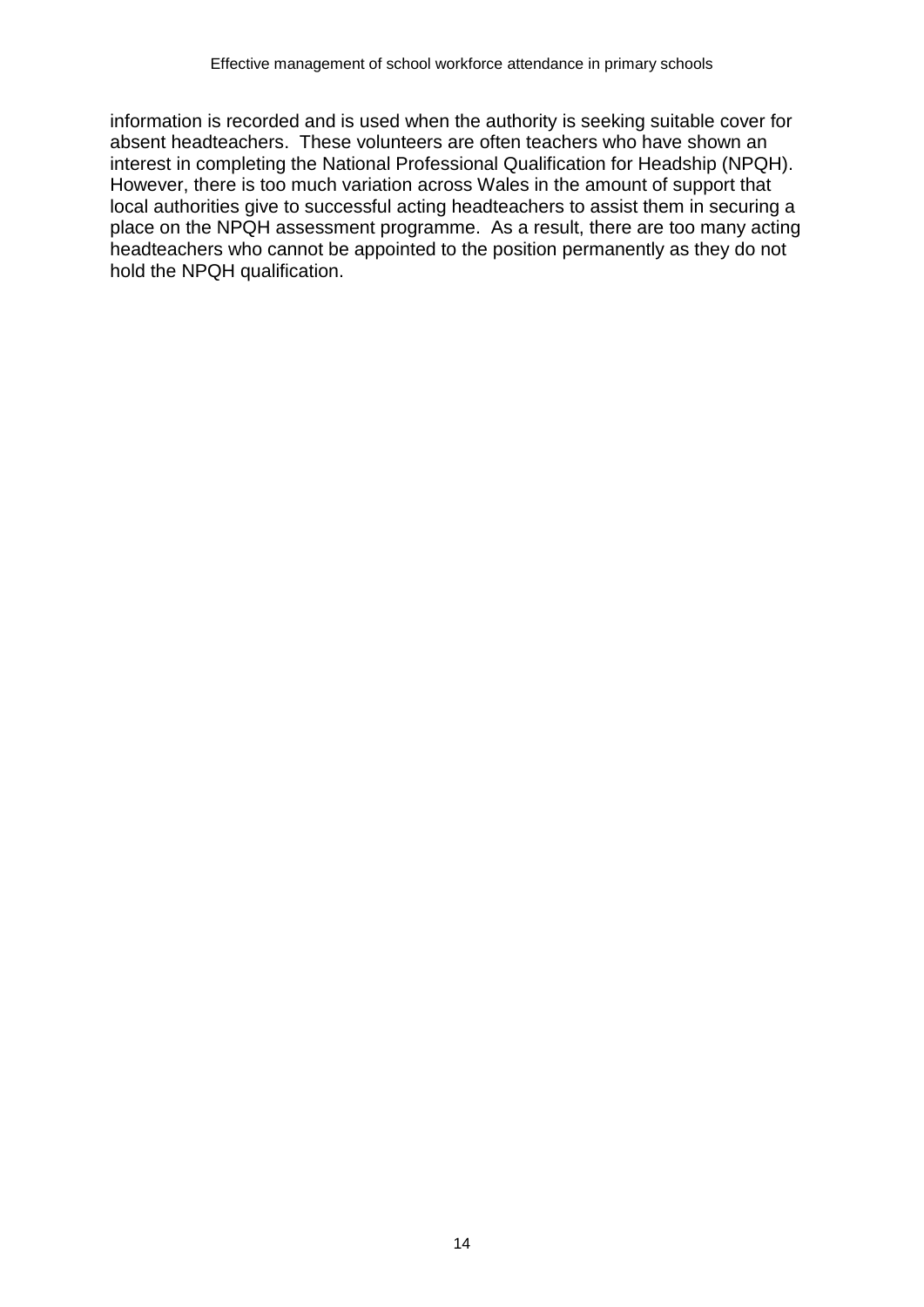| $\sim$<br>$\overline{\phantom{m}}$ |  |
|------------------------------------|--|
| . .<br>--                          |  |
| $- \cdot - \cdot - \cdot -$        |  |
|                                    |  |

| <b>Absent (when referring</b><br>to a class teacher) | Not available to teach their class                                                                                                                                  |
|------------------------------------------------------|---------------------------------------------------------------------------------------------------------------------------------------------------------------------|
| <b>Absent (when referring</b><br>to the headteacher) | Not on the school premises                                                                                                                                          |
| <b>Executive headteacher</b>                         | A headteacher with overall responsibility for two or<br>more schools                                                                                                |
| <b>Federation</b>                                    | A formal and legal agreement by which a number of<br>schools (between two and six) share governance<br>arrangements and have a single governing body                |
| Long-term absence                                    | An absence longer than four weeks                                                                                                                                   |
| <b>National Procurement</b><br><b>Service (NPS)</b>  | The National Procurement Service has been<br>established as a cross public sector collaboration to<br>procure common and repetitive spend for Wales.                |
| <b>Planned absence</b>                               | When a member of staff is absent from the school due<br>to a pre-agreed reason, authorised by their<br>headteacher                                                  |
| <b>Short-term absence</b>                            | An absence of up to four weeks                                                                                                                                      |
| <b>Supply cover agencies</b>                         | Organisations who provide cover to schools for absent<br>staff                                                                                                      |
| <b>Support staff</b>                                 | Non-teaching staff employed to support pupils and the<br>teacher, for example teaching assistants, learning<br>support assistants, higher level teaching assistants |
| <b>Unplanned absence</b>                             | When a member of staff is absent from the workplace<br>due to illness, an emergency or other reason and has<br>not given notice of the absence                      |